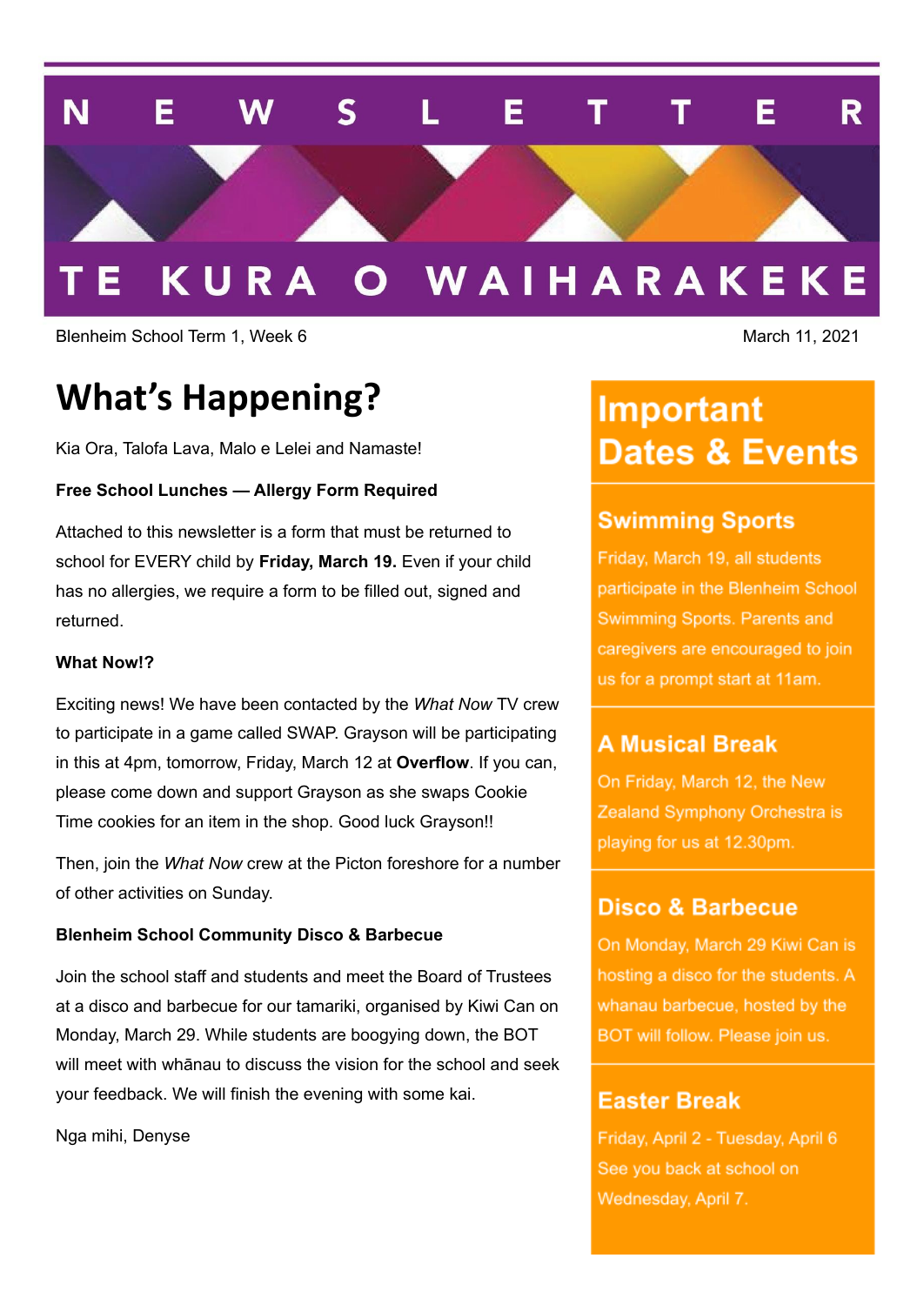# **TASMAN RUGBY<br>CLUB REGISTRATION DAYS**

| <b>CLUB</b>       | DATE       | TIME                                 | <b>VENUE</b>                  |
|-------------------|------------|--------------------------------------|-------------------------------|
| <b>Awatere</b>    | 0211284096 |                                      | michelle.a.renner82@gmail.com |
| <b>Pelorus</b>    | 7 March    | 10am - 12pm                          | <b>Pelorus Club</b>           |
| <b>Harlequins</b> | 14 March   | 10am - 12pm                          | <b>Harlequins Club</b>        |
| Waitohi           | 14 March   | 10am - 1pm Port Marlborough Pavilion |                               |
| <b>Moutere</b>    | 20 March   | 11am - 1pm                           | <b>Awarua Park</b>            |
| <b>Renwick</b>    | 21 March   | 9am - 12pm                           | <b>Renwick Club</b>           |
| <b>Central</b>    | 21 March   | 2pm - 4pm                            | <b>Central Club</b>           |
|                   |            |                                      |                               |
|                   |            |                                      |                               |
|                   |            | <b>PLAY RUGBY</b>                    |                               |
|                   |            |                                      |                               |

# **Rugby Rego**

See the schedule (left) to register your tamariki for rugby this winter.

## **Winter Football**

Do you have a 5- to 11-year-old interested in football? Blenheim football clubs are looking for students to play at A&P and Oliver Parks on Saturday mornings, April – August. We aim to enter a team made up of only Blenheim School students as part of a football club. Financial support may be available this season for those attending Blenheim School. For more details or if you would like to help run the team, please contact or email Scott: [kennovins@hotmail.com](mailto:kennovins@hotmail.com) or phone 021 118 4281.

# **Privacy Policy**

The Ministry of Education has updated its Privacy guidelines. Soon we'll be sending home a new form for you to sign, if you wish to allow Blenheim School to receive and give information to/from other schools about your child's learning, progress and achievement. It is not compulsory to sign the form but, without it, your child's records will be incomplete when (s)he moves on to another school.

# **Breakfast Club Information & New Extended Hours**

There are some changes coming to Breakfast Club, with extended times and an extra day each week. From now on, Breakfast Club will run Tuesdays between 8:15 and 8:50. You can still come earlier than 8:15 if you need to, as there will be someone there from 8am. Early birds can help set up! Arrive whenever it suits you, but just make sure you have time to finish your breakfast by 8:50.

Never been to a Breakfast Club before? Why not come and join us on Tuesday -- it's open to all Blenheim School students and it's completely free. We have a choice of cereals, toast, fruit, hot chocolate and other cool stuff for breakfast.

Soon, we'll be adding an extra Breakfast Club day; we'll let you know in the next newsletter what day that will be and when it will start. See you in the school hall for Breakfast Club on Tuesday morning!